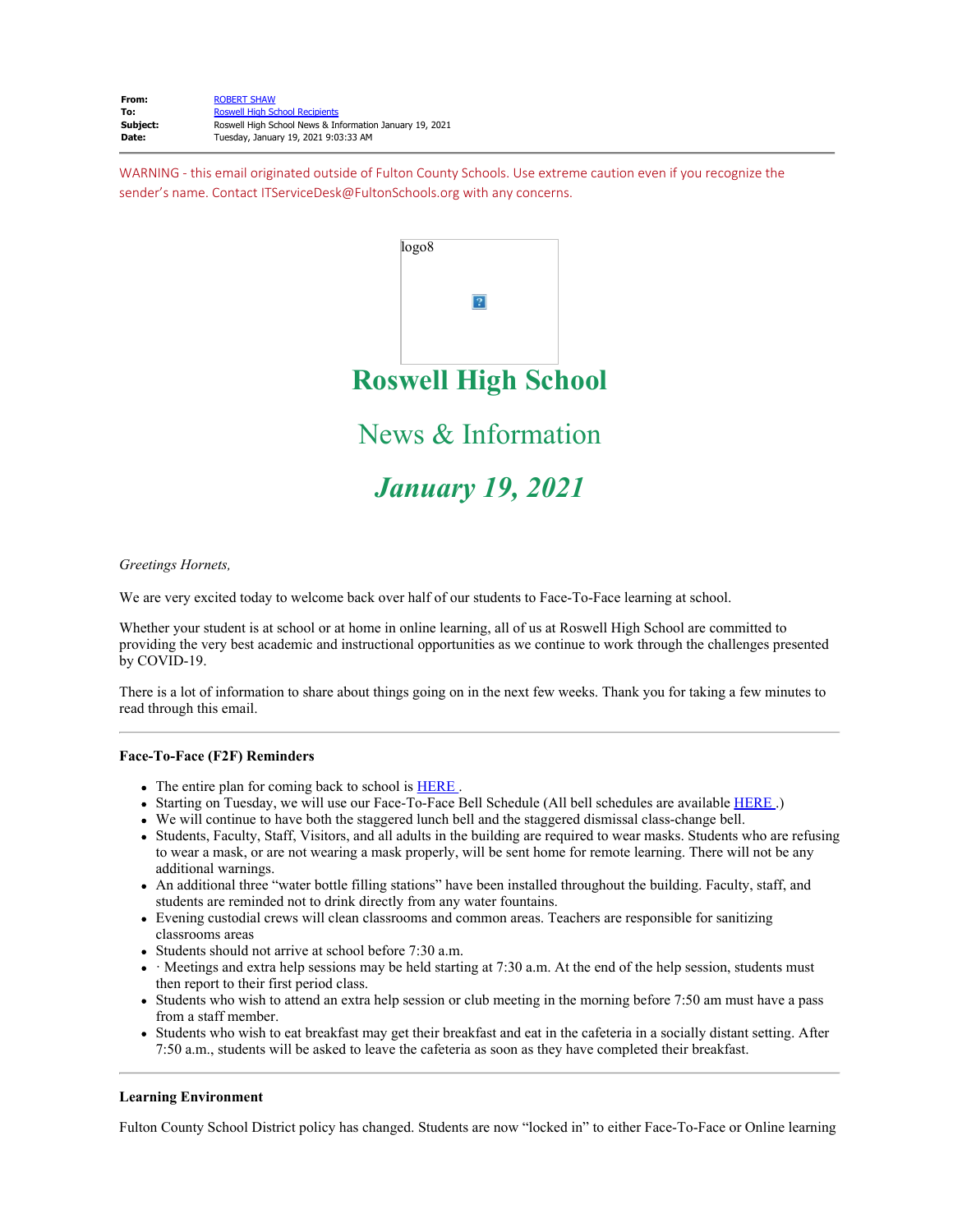for a nine-week period. If there are extenuating circumstances that require a change to a learning environment, please complete the District's "Hardship Form" by clicking [HERE](https://www.fultonschools.org/cms/lib/GA50000114/Centricity/ModuleInstance/34745/Learning%20Environment%20Hardship.pdf) . Please complete the form and either scan it in or send a picture to either Dr. Shaw ( [shawr@fultonschools.org](mailto:shawr@fultonschools.org) ) or Assistant Principal Josh Martin ( [martinj2@fultonschools.org](mailto:martinj2@fultonschools.org) ).

### **Attendance Reminders - Early Check Outs**

- Any student checking out early IS REQUIRED to provide a parent signed, written note to the attendance office before school begins
- Emails and phone calls are not accepted.
- Please include the reason for the checkout, parent/guardian signature, and a telephone number for parent verification.
- The student will receive a checkout pass to show their teacher when it is time to check out.
- Students should return to the attendance office to sign out before they leave the building.
- If a student is planning to return the same day, they need to sign back in through the Attendance Office.
- If a student is checking in or out for a doctor's appointment, students must present a doctor's excuse within 5 days of returning to school for the absence to be considered medically excused.
- Walk in Checkouts are strongly discouraged, as you may experience a significant delay.
- THERE ARE NO CHECK OUTS AFTER 3:00 P.M.

Quick Link to Attendance Procedures, Roswell High School: <https://www.fultonschools.org/Page/20324>

### **TEAMS/OneNote Troubleshooting**

RHS Media Specialist Sara Allegood has developed and shared a quick TEAMS/OneNote troubleshooting guide for students. Click [HERE](https://nam11.safelinks.protection.outlook.com/?url=http%3A%2F%2Fnew.shawadmin.com%2FRoswell%2FPublic%2FFirstStepsTech.pdf&data=04%7C01%7Cmurphys%40fultonschools.org%7C5540ead7d42c42cb096008d8bc82de05%7C0cdcb19881694b70ba9fda7e3ba700c2%7C1%7C0%7C637466618130193789%7CUnknown%7CTWFpbGZsb3d8eyJWIjoiMC4wLjAwMDAiLCJQIjoiV2luMzIiLCJBTiI6Ik1haWwiLCJXVCI6Mn0%3D%7C1000&sdata=h2ufhf0zntJzSWDdHwKUP3BdiTt3FWKjpsmJYtmTFU4%3D&reserved=0) to view it. Thanks to Claudia Gonzalez for translating the guide in Spanish, which you can view by clicking [HERE](https://nam11.safelinks.protection.outlook.com/?url=http%3A%2F%2Fnew.shawadmin.com%2FRoswell%2FPublic%2FFirstStepsTechSpanish.pdf&data=04%7C01%7Cmurphys%40fultonschools.org%7C5540ead7d42c42cb096008d8bc82de05%7C0cdcb19881694b70ba9fda7e3ba700c2%7C1%7C0%7C637466618130203783%7CUnknown%7CTWFpbGZsb3d8eyJWIjoiMC4wLjAwMDAiLCJQIjoiV2luMzIiLCJBTiI6Ik1haWwiLCJXVCI6Mn0%3D%7C1000&sdata=0YjqVSgDzYpj9UNs1uAB35zjSDTgKrRvLE%2BN1BDF%2F8c%3D&reserved=0)

### **Student Success Skills**

The start of the second semester also means the resumption of the District's Student Success Skills (SSS) program at Roswell High School. A special "thank you" to Roswell teachers Emily Garner and Steffan Mathis for heading up this important work. For more information, please click [HERE](https://nam11.safelinks.protection.outlook.com/?url=http%3A%2F%2Fnew.shawadmin.com%2FRoswell%2FPublic%2FStudentSkillsIntro2.pdf&data=04%7C01%7Cmurphys%40fultonschools.org%7C5540ead7d42c42cb096008d8bc82de05%7C0cdcb19881694b70ba9fda7e3ba700c2%7C1%7C0%7C637466618130203783%7CUnknown%7CTWFpbGZsb3d8eyJWIjoiMC4wLjAwMDAiLCJQIjoiV2luMzIiLCJBTiI6Ik1haWwiLCJXVCI6Mn0%3D%7C1000&sdata=py3cFgKQGW9F0Yd3sHKb%2Bd94uezIjk%2B8tVB5EWJoKpc%3D&reserved=0) .

### **Signs of Suicide Training**

Veteran Hornet parents may be familiar with the Signs of Suicide (SOS) training. This research-based program has proven effective around the country at providing students the tools and strategies to help either themselves or their friends if they have any thoughts of self-harm.

While this program has been delivered by counselors to  $10^{th}$  grade students for many years, this year it is being delivered, virtually, to all RHS students during first period on January 28, 2021.

For more information about the SOS program, please click [HERE](https://nam11.safelinks.protection.outlook.com/?url=http%3A%2F%2Fnew.shawadmin.com%2FRoswell%2FPublic%2FSOSParentLetterSpanish2020.pdf&data=04%7C01%7Cmurphys%40fultonschools.org%7C5540ead7d42c42cb096008d8bc82de05%7C0cdcb19881694b70ba9fda7e3ba700c2%7C1%7C0%7C637466618130213773%7CUnknown%7CTWFpbGZsb3d8eyJWIjoiMC4wLjAwMDAiLCJQIjoiV2luMzIiLCJBTiI6Ik1haWwiLCJXVCI6Mn0%3D%7C1000&sdata=6ytI9AmoRtrrRHtjg8pUV8YZhaxMkTDeIbPBIuqiaVw%3D&reserved=0) (For the Spanish translation, please click HERE). These letters also include information if you would prefer that your child "opt-out" and not participate in the program.

Click [HERE](https://nam11.safelinks.protection.outlook.com/?url=http%3A%2F%2Fnew.shawadmin.com%2FRoswell%2FPublic%2FSOSACTParentHandout2020.pdf&data=04%7C01%7Cmurphys%40fultonschools.org%7C5540ead7d42c42cb096008d8bc82de05%7C0cdcb19881694b70ba9fda7e3ba700c2%7C1%7C0%7C637466618130223771%7CUnknown%7CTWFpbGZsb3d8eyJWIjoiMC4wLjAwMDAiLCJQIjoiV2luMzIiLCJBTiI6Ik1haWwiLCJXVCI6Mn0%3D%7C1000&sdata=sX6Twhuz6HL5UCKA0NRZPXjvU%2B5194mBAA7wMfHHJro%3D&reserved=0) for the SOS Parent Handbook (For the Spanish translation, please click [HERE](https://nam11.safelinks.protection.outlook.com/?url=http%3A%2F%2Fnew.shawadmin.com%2FRoswell%2FPublic%2FSOSACTParentHandoutSpanish2020.pdf&data=04%7C01%7Cmurphys%40fultonschools.org%7C5540ead7d42c42cb096008d8bc82de05%7C0cdcb19881694b70ba9fda7e3ba700c2%7C1%7C0%7C637466618130223771%7CUnknown%7CTWFpbGZsb3d8eyJWIjoiMC4wLjAwMDAiLCJQIjoiV2luMzIiLCJBTiI6Ik1haWwiLCJXVCI6Mn0%3D%7C1000&sdata=SFKWUAJmSxTtRUmqF0yaTpY%2Bi8VKBxhK6M9rJ8Q8hlI%3D&reserved=0) ).

Thank you to our RHS counselors, particularly Jennifer Miner, for leading this very important program.

### **PSAT Testing**

Roswell High School will offer the PSAT to students in grades 9-11 on Tuesday, January 26, 2021.

- Dismissal times on the PSAT days is 1:00 p.m. Buses will run their normal afternoon routes at 1:00 p.m. on Tuesday, January 26, 2021. There will not be any bus runs at 3:30 p.m. on January 26.
- $\bullet$  On January 26, 2021, 12th graders will have an asynchronous remote learning day. 12<sup>th</sup> graders should not come to school on January 26, 2021. This is a great day for seniors to schedule any college visits
- All 9<sup>th</sup>, 10<sup>th</sup> and 11<sup>th</sup> grade students will take the PSAT in their advisement classes. Teachers will proctor the PSAT.
- The PSAT is only administered in person so students who wish to take the PSAT and are learning remotely must report to school that day.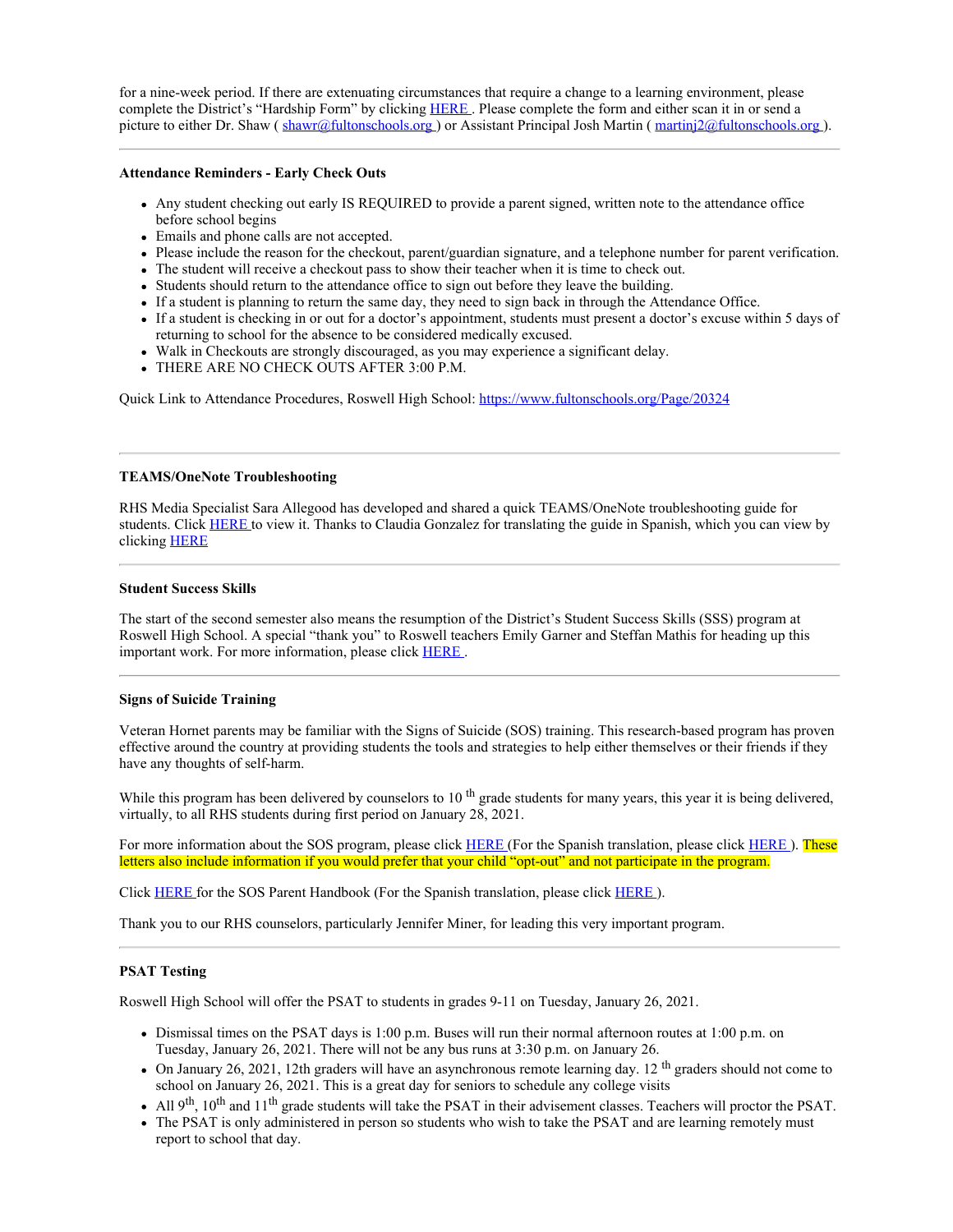- All students on both testing days will remain in the cafeteria until 7:50 a.m. and then report to their Advisement. Administrators will be in the halls to help direct students. Due to testing, some advisements classes may have been moved to other classrooms.
- There are a wealth of resources to prepare for the PSAT. One good on is at [www.khanacademy.org](https://nam11.safelinks.protection.outlook.com/?url=http%3A%2F%2Fwww.khanacademy.org%2F&data=04%7C01%7Cmurphys%40fultonschools.org%7C5540ead7d42c42cb096008d8bc82de05%7C0cdcb19881694b70ba9fda7e3ba700c2%7C1%7C0%7C637466618130233766%7CUnknown%7CTWFpbGZsb3d8eyJWIjoiMC4wLjAwMDAiLCJQIjoiV2luMzIiLCJBTiI6Ik1haWwiLCJXVCI6Mn0%3D%7C1000&sdata=DSy%2Bdu%2BGvKczg%2BKr7ah2suP0KMkxWDNSonkOlv7k0kM%3D&reserved=0). Click [HERE](https://nam11.safelinks.protection.outlook.com/?url=https%3A%2F%2Fwww.khanacademy.org%2Ftest-prep%2Fsat%2Fnew-sat-tips-planning%2Fnew-sat-how-to-prep%2Fa%2Ffull-length-psat-nmsqt&data=04%7C01%7Cmurphys%40fultonschools.org%7C5540ead7d42c42cb096008d8bc82de05%7C0cdcb19881694b70ba9fda7e3ba700c2%7C1%7C0%7C637466618130233766%7CUnknown%7CTWFpbGZsb3d8eyJWIjoiMC4wLjAwMDAiLCJQIjoiV2luMzIiLCJBTiI6Ik1haWwiLCJXVCI6Mn0%3D%7C1000&sdata=M%2B8xiSSGGS%2FnElGtVApmB%2F66sPuwAHZ6QyPBa5fCaIQ%3D&reserved=0) for more information.
- Administration and teachers will be in the hallways during the morning of the  $26<sup>th</sup>$  to help students find their advisement classes. Advisement room numbers, which are assigned alphabetically by grade, will be posted around the building and will be on our school website.

If you have any questions at all about the PSAT, please reach out to Assistant Principal Josh Martin.

### **New Hornet**

Please join me in welcoming another new staff member to Roswell High School.

Phyllis Deeb will be working as a part-time data clerk. She will work with Angie Miller to not only support our scheduling and Infinite Campus needs, but assist with tracking and reporting students that are quarantined, updating attendance, and providing great customer service to all our school stakeholders.

### **Bill of Rights**

The Fulton County Board of Education has previewed a "Bill of Rights" for parents, students, and teachers. You can review the drafts that will go to the Board by clicking [HERE](https://nam11.safelinks.protection.outlook.com/?url=http%3A%2F%2Fgo.boarddocs.com%2Fga%2Ffcss%2FBoard.nsf%2Fgoto%3Fopen%26id%3DBWYLJ656AA9C&data=04%7C01%7Cmurphys%40fultonschools.org%7C5540ead7d42c42cb096008d8bc82de05%7C0cdcb19881694b70ba9fda7e3ba700c2%7C1%7C0%7C637466618130243761%7CUnknown%7CTWFpbGZsb3d8eyJWIjoiMC4wLjAwMDAiLCJQIjoiV2luMzIiLCJBTiI6Ik1haWwiLCJXVCI6Mn0%3D%7C1000&sdata=85O4PbYkugWxrLEL0gZ%2BLgq4r8ARVvO%2BBziq7xuggSo%3D&reserved=0).

### **At-A-Glance**

Thank you to our RHS Communications team as one of their roles is to develop communications material to showcase the success and unique opportunities at RHS. For the "At-A-Glance" click **[HERE](https://www.fultonschools.org/cms/lib/GA50000114/Centricity/Domain/7454/RHS%20At%20a%20glance%202020.pdf)**.

| congrats |  |
|----------|--|
|          |  |
|          |  |

### **2020-2021 STAR Student and Teacher (Thanks to Judy Bissett for the information)**

Congratulations to Roswell senior Sean Robertson who earned the privilege of being Roswell High School's 20-21 STAR student by having the highest SAT score in one sitting. As the STAR student, Sean can select a STAR teacher. Congratulations to RHS Math teacher Daniel Brown who was selected by Sean. Way to go!

### **Teacher of the Year Finalists**

On behalf of Roswell High School's Teacher of the Year Committee, I am very excited to announce the finalists for our Teacher of the Year.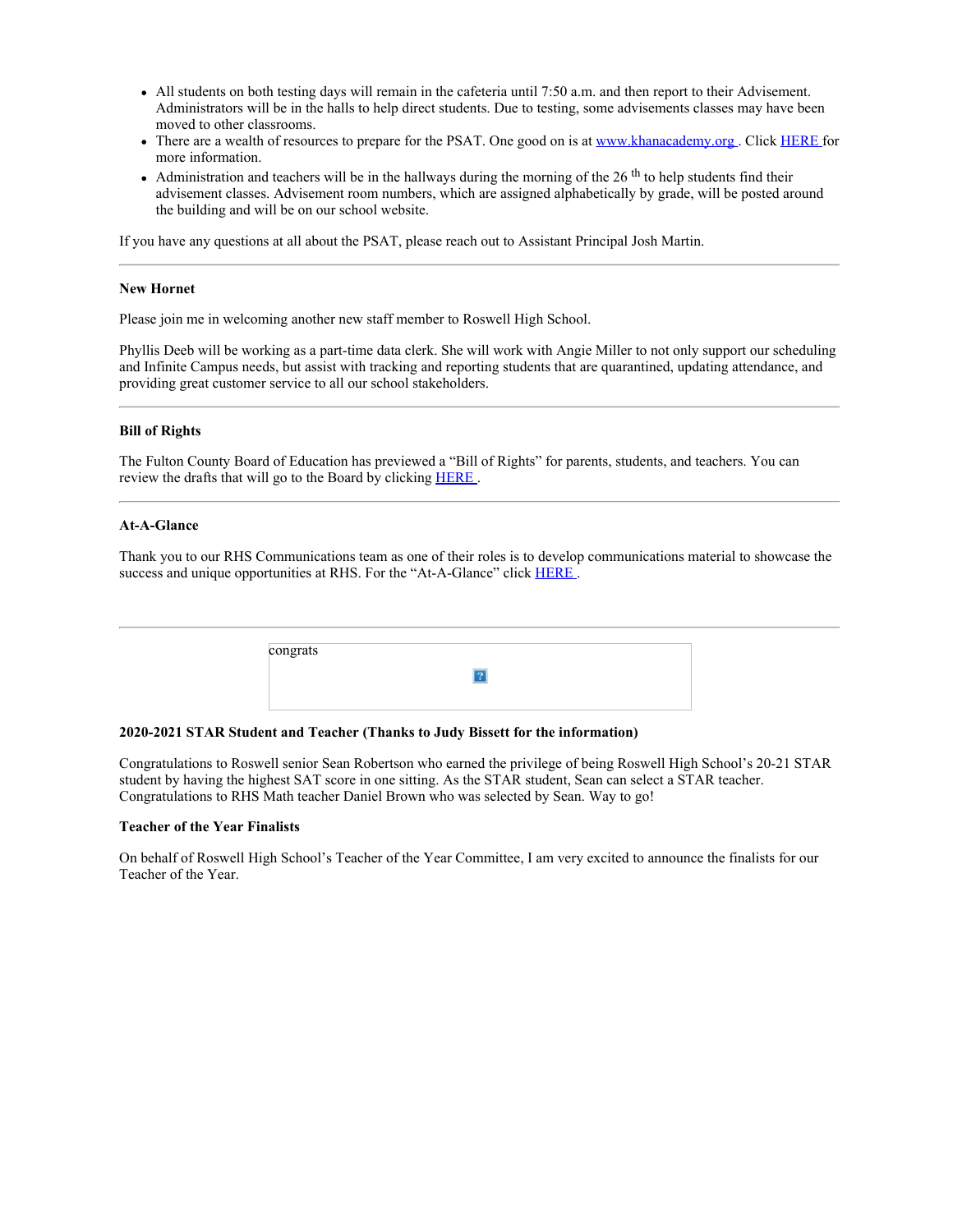

These finalists will be interviewed and observed to determine who will be named our Teacher of the Year! Thank you to these amazing educators for being such great representatives of our school and all the teachers who do such important work every single day.

 $\sqrt{2}$ 

finearts

## **Region One-Act**

Congratulations to RHS Drama teacher Trey Rutherford and our Drama students as they participated in the Region One-Act play competition with a truly amazing presentation of *The Tempest* . While they will not advance to State, the Hornets came away with some great honors. Congratulations to Haley Newton who was named *Best Actress* for the Region! Nicole Price and Emily Harrell were named to the *Region All-Star Cast.* Great Job!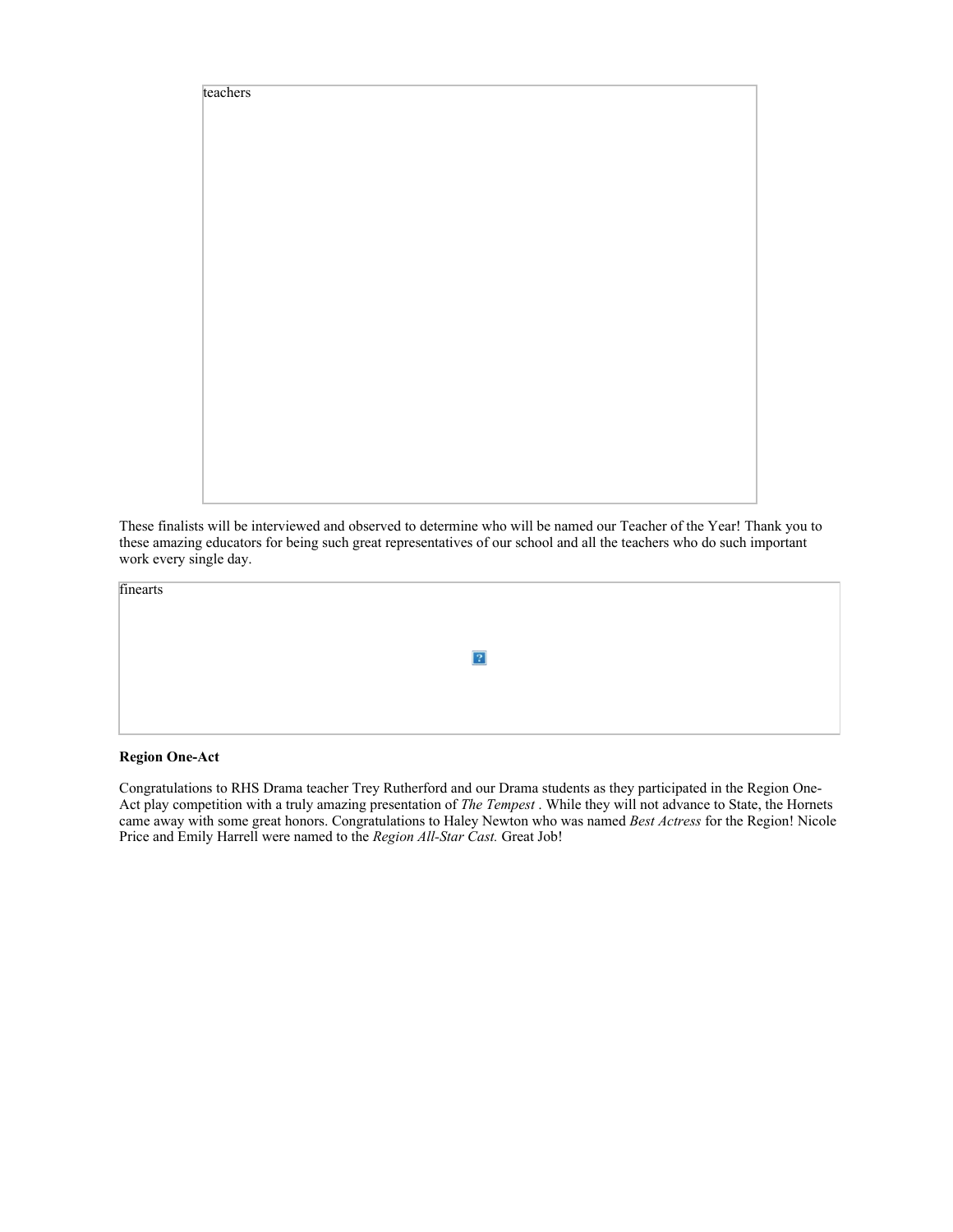



### **COVID-19 Athletic Changes**

Dr. Looney announced the following changes to Winter and Spring sports. Please see below and this information has been shared with the appropriate coaches.

*Based on the data and a recommendation from Athletics, Dr. Looney has approved the following changes:*

*1. Cancel Middle School Extramural teams for the remainder of the spring of 2021 (Basketball, track and cheer which is a MS club that cheers at MS basketball games).*

- *2. Cancel JV Winter sports starting 1/25. This will allow them to play a couple more games next week.*
- *3. Spring Sports Delay*
- *a. Allow Lacrosse and Baseball to hold tryouts Jan. 18-21.*
- *i. Once tryouts are completed, the JV team will be delayed until Feb. 8th.*
- *b. Delay Spring JV teams for three weeks until Feb 8 th.*
- *i. We would target a Feb. 8th restart for Tennis, Gymnastics, Track, Soccer, lacrosse, and baseball.*
- *ii. We would need to figure out the sport of track (divide into pods of 35 at a time on campus).*
- *c. Halt all offseason football workouts until Feb. 8th.*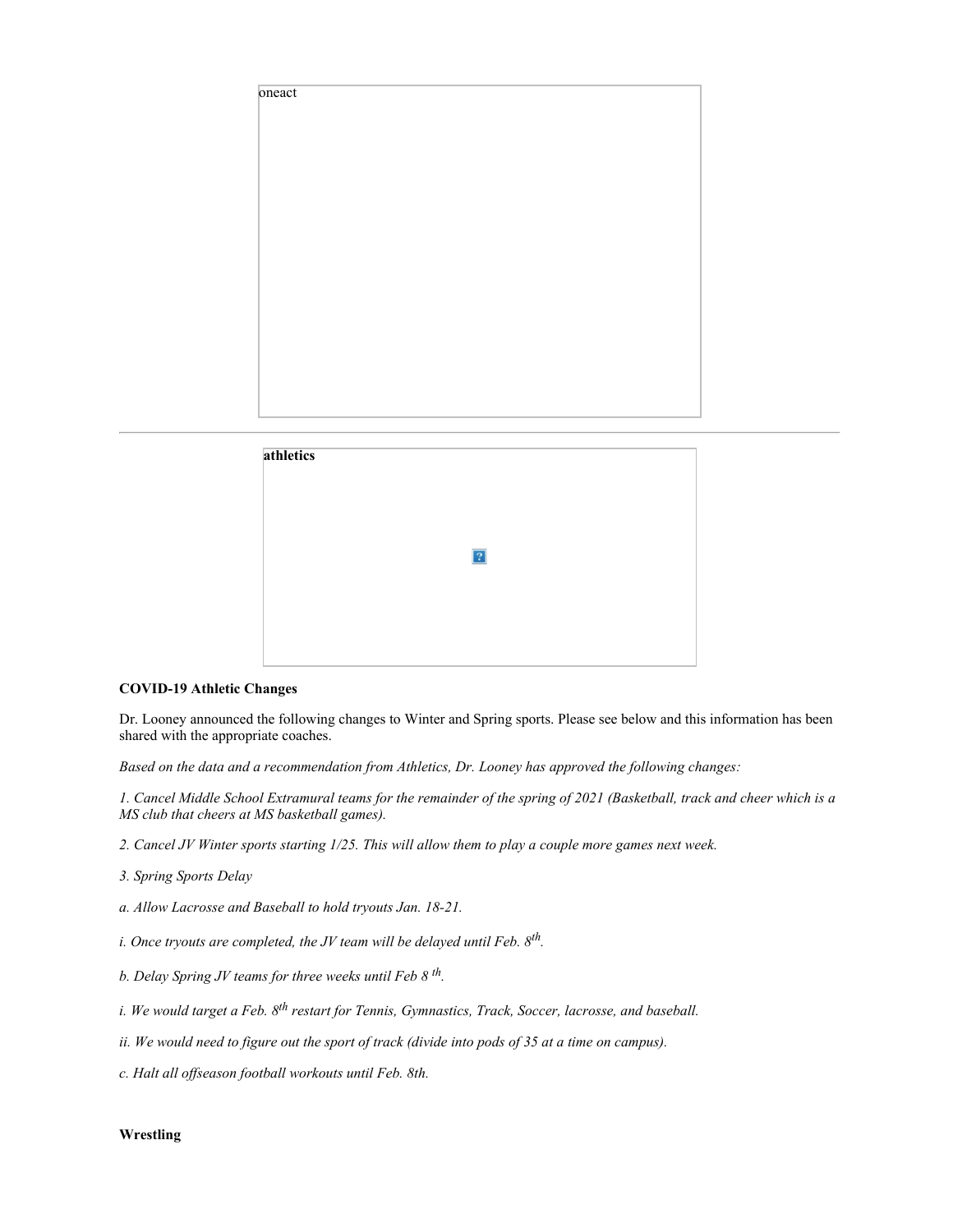The Roswell Wrestlers had a tough day Saturday in the Region Duals Competition at Etowah. While the team did not make it to the Region Sectionals, there were some individual accomplishments. Congratulations to Christian Cartier who was undefeated throughout the day going 4-0.

### **Basketball**

The Varsity Boys Basketball team suffered a tough loss on Friday night at home, but it was great to be able to recognize our Senior Basketball Cheerleaders.

| cheer |  |            |  |  |
|-------|--|------------|--|--|
|       |  | $\sqrt{2}$ |  |  |
|       |  |            |  |  |
|       |  |            |  |  |

The Boys returned to action on Saturday with a 71-34 win over North Forsyth High School. The 9<sup>th</sup> Grade and JV Boys teams also won. Congratulations!

### **Swim (Thanks Coach Granville)**

The RHS swim team competed at the Regional Invitational meet on Friday night. Both the men and women came in 5th. Notable place finishes for Roswell were Thomas Chritton who was 3rd in both the 200 IM and the 100 Fly; Fiona Getch who was 3rd in the 200 IM and 4th in the 100 Fly; and Tylor Godoy who was 5th in the 100 Breast! Great effort by all! Several other swimmers had their best times of the season!

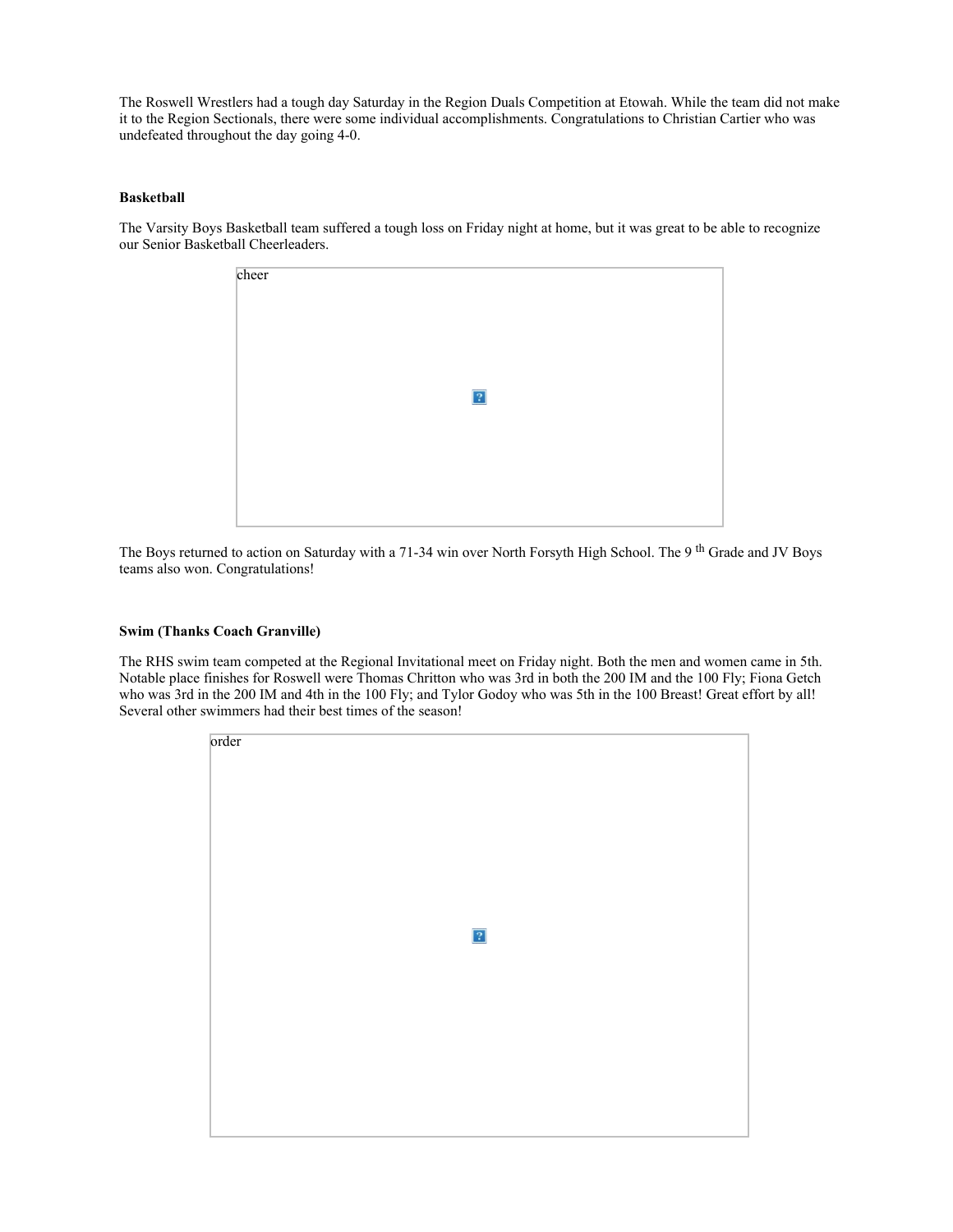# *In Case You Missed It….*

### **Underclassmen Picture Retake Day - January 19th**

Don't miss your chance to be in the yearbook! Picture Retakes will be taken on January 19th.

Face to Face students: Student retake photos will be taken during all lunches in the atrium.

Remote & Virtual students: Students may report to the school atrium between 3:30pm and 5:00pm on January 19th.

Pre-order your photos today and SAVE \$\$ at **[Cady.com/portraits](https://nam11.safelinks.protection.outlook.com/?url=https%3A%2F%2Fstore.cady.com%2Funderclass&data=04%7C01%7Cmurphys%40fultonschools.org%7C5540ead7d42c42cb096008d8bc82de05%7C0cdcb19881694b70ba9fda7e3ba700c2%7C1%7C0%7C637466618130243761%7CUnknown%7CTWFpbGZsb3d8eyJWIjoiMC4wLjAwMDAiLCJQIjoiV2luMzIiLCJBTiI6Ik1haWwiLCJXVCI6Mn0%3D%7C1000&sdata=yuExK8DokaA2Oj%2BfrKAcEP9AWM8Nbyrx0ND2gbuL1Iw%3D&reserved=0)** .

Social Distancing will be maintained through thoughtful scheduling, and arrangement in the atrium. The photographers will not only be widely spaced, but also masked and temperature checked before entering the school.

### **RHS PTSA Student Well Being**

RHS Parents/Guardians - You are invited to join a **Parent Zoom call on January 19th at 7pm** to hear about an initiative we are hoping to launch soon at Roswell High School. Kit Cummings, founder of the Power of Peace Project (P.O.P.P.), will host this virtual meeting with RHS PTSA to discuss the possibilities and goals for our students as we embrace issues our youth are facing. The Zoom link is below.

No experience is needed! Just listen, ask questions, or offer suggestions if you feel led. Our Roswell Community remains strong and committed to working together for the health and well being of one another. (More details included in RHS PTSA Newsletter January 15th, 2021)

Questions?

- Lisa Mullen, RHS PTSA Student Well Being Committee Chair [ltmullen@icloud.com](mailto:ltmullen@icloud.com)
- Lee Hills, RHS PTSA Student Well Being Committee Member [leehills@bellsouth.net](mailto:leehills@bellsouth.net)

Tuesday, January 19, 2021 **⋅** 7:00 – 8:00pm

Location:

[https://us02web.zoom.us/j/83451867762](https://nam11.safelinks.protection.outlook.com/?url=https%3A%2F%2Fus02web.zoom.us%2Fj%2F83451867762&data=04%7C01%7Cmurphys%40fultonschools.org%7C5540ead7d42c42cb096008d8bc82de05%7C0cdcb19881694b70ba9fda7e3ba700c2%7C1%7C0%7C637466618130253756%7CUnknown%7CTWFpbGZsb3d8eyJWIjoiMC4wLjAwMDAiLCJQIjoiV2luMzIiLCJBTiI6Ik1haWwiLCJXVCI6Mn0%3D%7C1000&sdata=jNExC5lG2ysSJT7QKRb2oZuTsACvIxXUvTT%2FOANaa1w%3D&reserved=0)

Description :Kit Cummings is inviting you to a scheduled Zoom meeting. Join Zoom Meeting [https://us02web.zoom.us/j/83451867762](https://nam11.safelinks.protection.outlook.com/?url=https%3A%2F%2Fwww.google.com%2Furl%3Fq%3Dhttps%3A%2F%2Fus02web.zoom.us%2Fj%2F83451867762%26sa%3DD%26source%3Dcalendar%26usd%3D2%26usg%3DAOvVaw3Pkf5flYqbf7kZlaWQngEL&data=04%7C01%7Cmurphys%40fultonschools.org%7C5540ead7d42c42cb096008d8bc82de05%7C0cdcb19881694b70ba9fda7e3ba700c2%7C1%7C0%7C637466618130253756%7CUnknown%7CTWFpbGZsb3d8eyJWIjoiMC4wLjAwMDAiLCJQIjoiV2luMzIiLCJBTiI6Ik1haWwiLCJXVCI6Mn0%3D%7C1000&sdata=hc%2B7j%2FiVuziHqEq7iQvEd%2FGBwDOx9syorA%2BqTKGKsok%3D&reserved=0) Meeting ID: 834 5186 7762 Find your local number: [https://us02web.zoom.us/u/kqHFFQI80](https://nam11.safelinks.protection.outlook.com/?url=https%3A%2F%2Fwww.google.com%2Furl%3Fq%3Dhttps%3A%2F%2Fus02web.zoom.us%2Fu%2FkqHFFQI80%26sa%3DD%26source%3Dcalendar%26usd%3D2%26usg%3DAOvVaw1-c400AbVubtgSqMMPVq4W&data=04%7C01%7Cmurphys%40fultonschools.org%7C5540ead7d42c42cb096008d8bc82de05%7C0cdcb19881694b70ba9fda7e3ba700c2%7C1%7C0%7C637466618130263753%7CUnknown%7CTWFpbGZsb3d8eyJWIjoiMC4wLjAwMDAiLCJQIjoiV2luMzIiLCJBTiI6Ik1haWwiLCJXVCI6Mn0%3D%7C1000&sdata=3IrCcUvedyWxH0FlWuN6%2F7RiFVUbGn0AfjJl9jcO%2FN4%3D&reserved=0)

### **Reminder - Parent COVID Reporting Portal**

Thank you to those of you who have asked about how the notification process works if a student or staff member at Roswell High School tests positive for COVID.

If we have any report of a case, nurses with the school district reach out to the Fulton County Board of Health with information about the case. The Board takes the information provided by the nurse and advises the District and the local school administration regarding whether any parents or staff members need to be notified and what information that notification should contain. This may be based on whether the COVID positive person entered the building, who the person may or may not have interacted with, and if people were wearing masks.

Here is where our community's role in this process is so very important. If you suspect that your student has had **any** interaction with a person who may be positive for COVID, **please report that to the portal** . This could include contact at home, at school (with another student or staff member), with your family, or even at the store. This information helps our